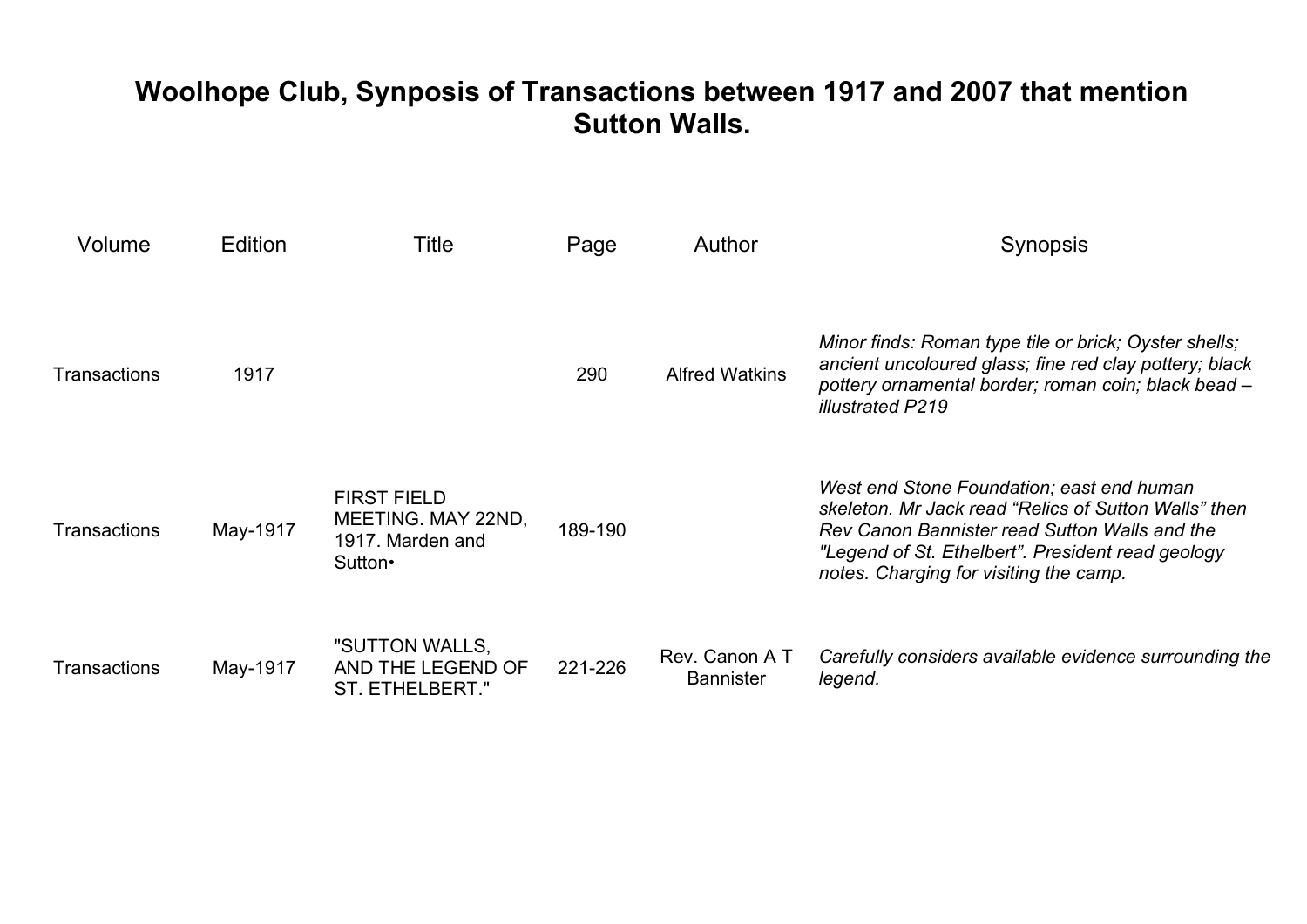| Transactions | May-1917 | <b>RELICS FROM</b><br><b>SUTTON WALLS</b>                            | 219-220 | G. H. Jack,<br>M.INsT.C.E.,<br>F.S.A., F.G.S. | <b>Historical observations. Leominster Guide 1808</b><br>records find of silver ring in Offa's (King's) Cellar;<br>silver female figure in classical dress was found a few<br>years ago in ploughing; Quarrell found Masonry lately<br>(1912-13) Details measurements of masonry and<br>position; Other finds - Red Samian ware; Grey or<br>fumed ware; Grey jar; Buff coloured pottery; 2 roman<br>nails; Charcoal; Horse, Ox and pig bones. Human<br>Skeleton at top of East end mound. Illustrations Plate<br>34, Fig. 19, and Page 221, 5d.; Plate 39, Fig. 1. |
|--------------|----------|----------------------------------------------------------------------|---------|-----------------------------------------------|--------------------------------------------------------------------------------------------------------------------------------------------------------------------------------------------------------------------------------------------------------------------------------------------------------------------------------------------------------------------------------------------------------------------------------------------------------------------------------------------------------------------------------------------------------------------|
| Transactions | 1918     | <b>REPORTS OF</b><br><b>SECTIONAL EDITORS,</b><br><b>ARCHAEOLOGY</b> | 129     | Alfred Watkins,<br><b>F.R.P.S.</b>            | Find at south entrance – conglomerate / concrete.<br><b>Question Roman?</b>                                                                                                                                                                                                                                                                                                                                                                                                                                                                                        |
| Transactions | 1924     | <b>REPORT</b>                                                        | 82      | Alfred Watkins,<br>F.R.P.S.                   | Conversation, Ley lines.                                                                                                                                                                                                                                                                                                                                                                                                                                                                                                                                           |
| Transactions | 1930     | <b>REPORT</b>                                                        | 54      |                                               | Find - Black gritted ware                                                                                                                                                                                                                                                                                                                                                                                                                                                                                                                                          |
| Transactions | 1935     | <b>REPORT 17/12/35</b>                                               | cxi     | Hon. Sec.                                     | Opening of Gravel pit. Finds two human skeletons and<br>a skull.                                                                                                                                                                                                                                                                                                                                                                                                                                                                                                   |
| Transactions | 1936     | REPORT 16/06/1936                                                    | xciv    | Mr. F.C.Morgan                                | Finds- Early Iron Age or Romano-British cooking pot<br>black gritted ware (now repaired), and an iron sickle;<br>animal bones and teeth.                                                                                                                                                                                                                                                                                                                                                                                                                           |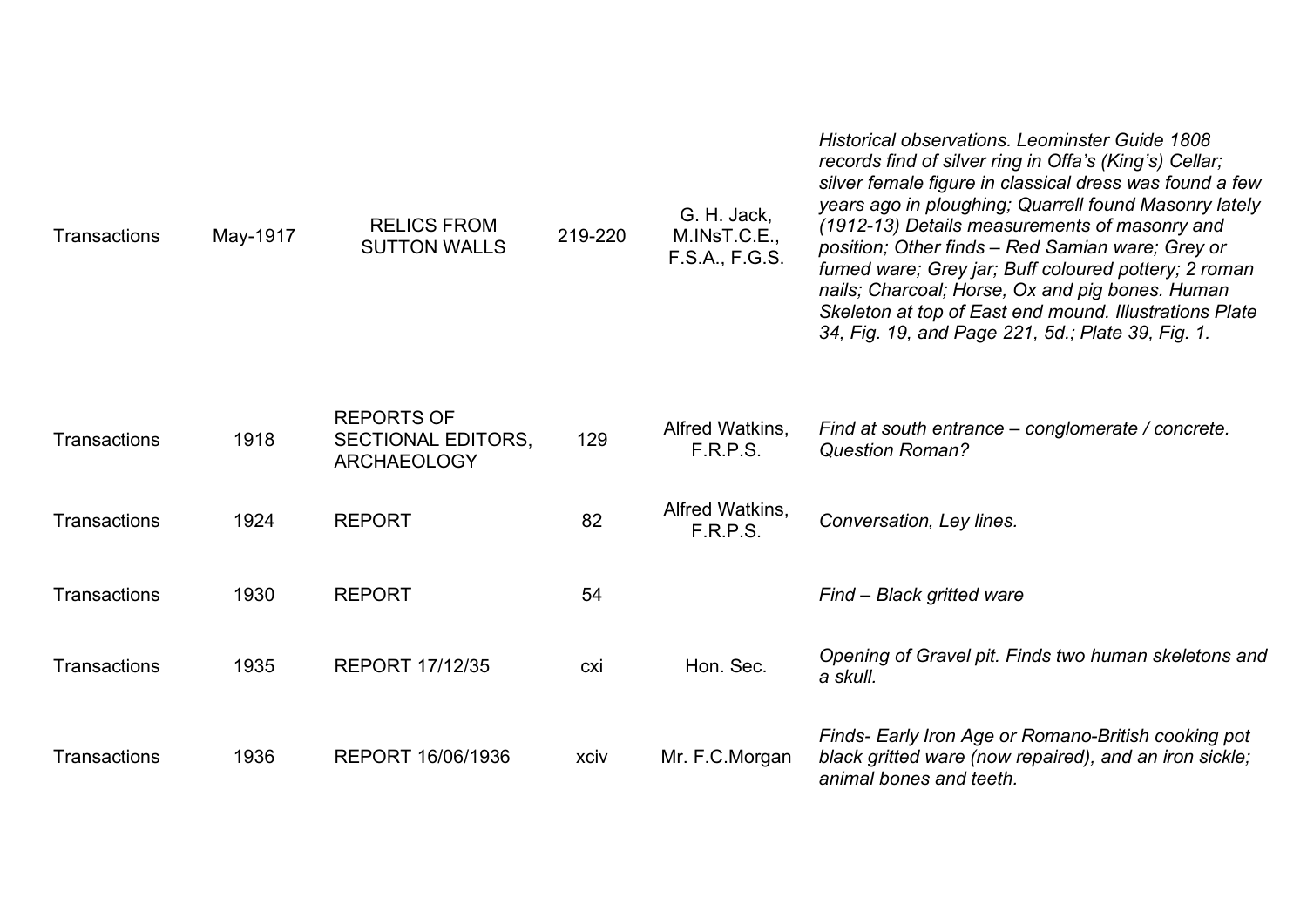| <b>Transactions</b> | 1936     | <b>SECOND FIELD</b><br>MEETING, 16th June<br>1936             | xiv |                   | Large Quarry for gravel and sand depth of 20ft. The<br>"Kings Cellar" an old gravel pit worked in 17th C. Hon<br>Sec to keep watch on quarrying for finds. Mr Morris<br>owner of Quarry. Shallow pits near south rampart<br>revealed filled with black soil had yielded roman<br>pottery fragments, rotary quern, portion of skull.     |
|---------------------|----------|---------------------------------------------------------------|-----|-------------------|-----------------------------------------------------------------------------------------------------------------------------------------------------------------------------------------------------------------------------------------------------------------------------------------------------------------------------------------|
| Transactions        | 1938     | <b>REPORT</b>                                                 | civ | Hon. Sec.         | Finds - sundry Iron Age pottery and a large black pot.                                                                                                                                                                                                                                                                                  |
| <b>Transactions</b> | 1938     | <b>REPORTS FROM</b><br><b>SECTIONAL EDITORS</b><br>08/12/1938 | cxi | Hon. Sec.         | Finds - a very large cooking or storage vessel; the<br>base of another large vessel of hard red Romano-<br>British ware. Possibly as above                                                                                                                                                                                              |
| Transactions        | 1941     | <b>REPORT</b>                                                 | 200 |                   | Regret at speed of Quarrying                                                                                                                                                                                                                                                                                                            |
| <b>Transactions</b> | 1942     | <b>REPORT</b>                                                 | 141 | G. Marshall, FSA. | A report. Size. Shape. "Kings Cellar" or "Offa's Cellar"<br>mentioned in 16C. Reports find of silver Calliope in<br>1914 damaged, a silver ring at end of 18th C. Oblong<br>glass bead (Q Venetian) possibly 17th or 18 <sup>th</sup> century.<br>Roman coin. Western entrance masonry. Leland<br>writing about Sutton Walls circa 1540 |
| <b>Transactions</b> | Mar-1944 | <b>REPORT</b>                                                 |     | G H Jack          | Finds - Calliope figure exhibited                                                                                                                                                                                                                                                                                                       |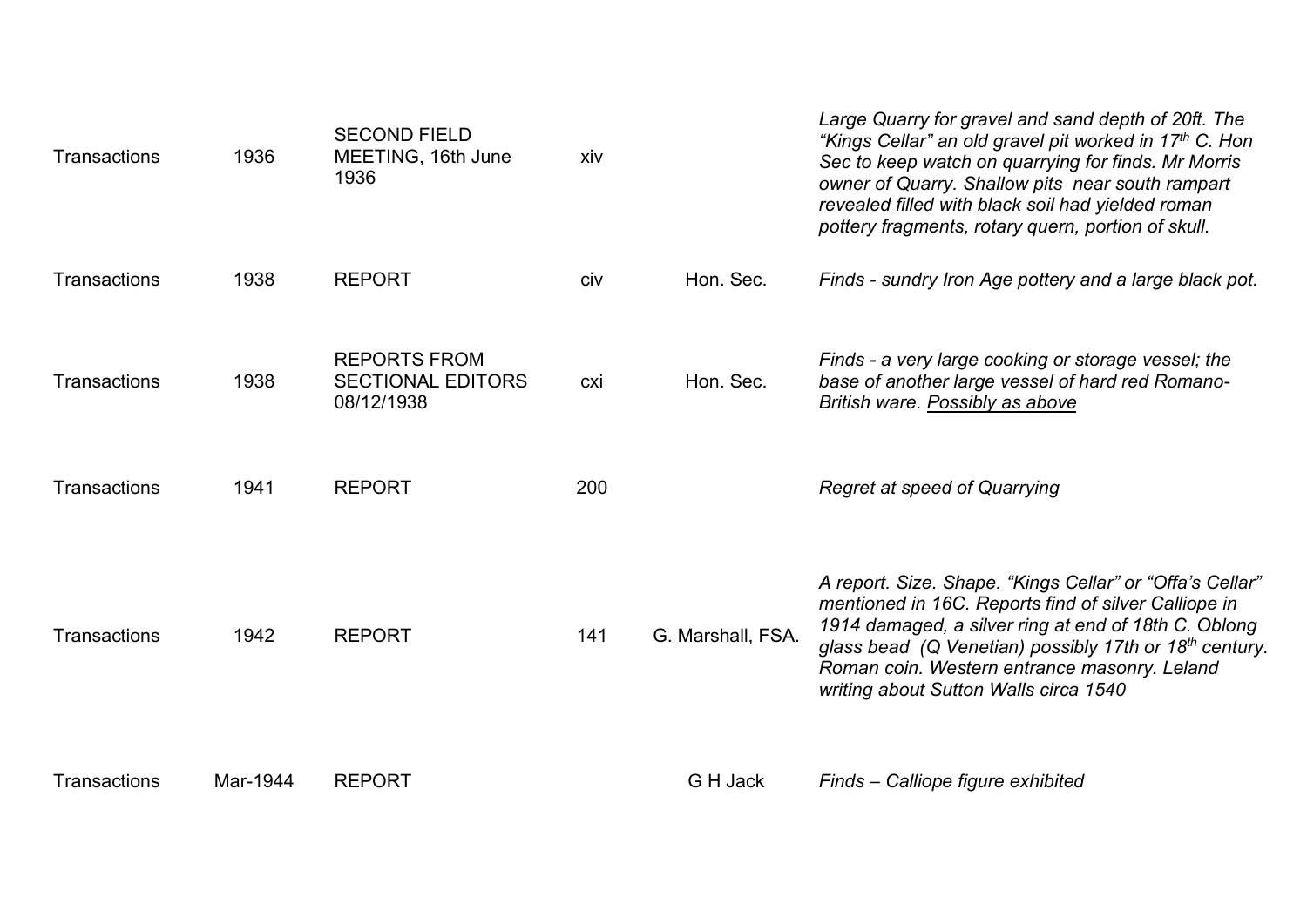| Transactions     | 1949     | <b>REPORT</b>                                       |         | <b>Sectional Editor</b><br>1949. FC Morgan | Finds- Description, Ditches, Pottery, Two infant<br>burials. K Kenyon interim report from excavations 29th<br>March to 20th April 1948.                                                                                       |
|------------------|----------|-----------------------------------------------------|---------|--------------------------------------------|-------------------------------------------------------------------------------------------------------------------------------------------------------------------------------------------------------------------------------|
| Transactions     | 1953     | <b>REPORT</b><br><b>ARCHAEOLOGY</b><br><b>GROUP</b> | 141     | I. Cohen,<br>M.I.Mech.E.                   | Finds by GW Mawson May 1953 – Beaker; upper<br>parts of two human skulls; black unglazed pottery;<br>staddle stone.                                                                                                           |
| Transactions     | 1956     | <b>REPORT</b><br><b>ARCHAEOLOGY</b><br><b>GROUP</b> | 182     | I. Cohen,<br>M.I.Mech.E.                   | Examination of masonry; stone querm; two human<br>skulls; later two more skulls; querms burnt stones;<br>charcoal; animal bones. Extract from Hereford Journal<br>1798 re skeletons. Written extract Hereford Journal<br>1798 |
| HAN <sub>3</sub> | Apr-1967 | <b>REPORT</b>                                       | 4       |                                            | Objection to Schedule monument by Mr Gwynne                                                                                                                                                                                   |
| HAN27            | Mar-1974 | <b>REPORT</b>                                       | 10      | <b>Ron Shoesmith</b>                       | Report of Excavations in August 1973. Skeleton;<br>Sherd of Iron age pot                                                                                                                                                      |
| <b>HAN55</b>     | 1991     | <b>REPORT</b>                                       | 12      |                                            | Report - aerial photographs. See also HAN56.<br>Page 32.                                                                                                                                                                      |
| Transactions     | 1992     | <b>PAPER</b>                                        | 150-151 | R.E. Richardson                            | Herefordshire Farmland. speculation re agriculture at<br>Sutton Walls.                                                                                                                                                        |
| <b>HAN58</b>     | 1992     | <b>PAPER</b>                                        | 34-36   | Duncan Brown                               | Paper - Roman rural settlements in Herefordshire;<br>Sutton Walls notable for roman finds; documented<br>animal bone finds; corn drier.                                                                                       |